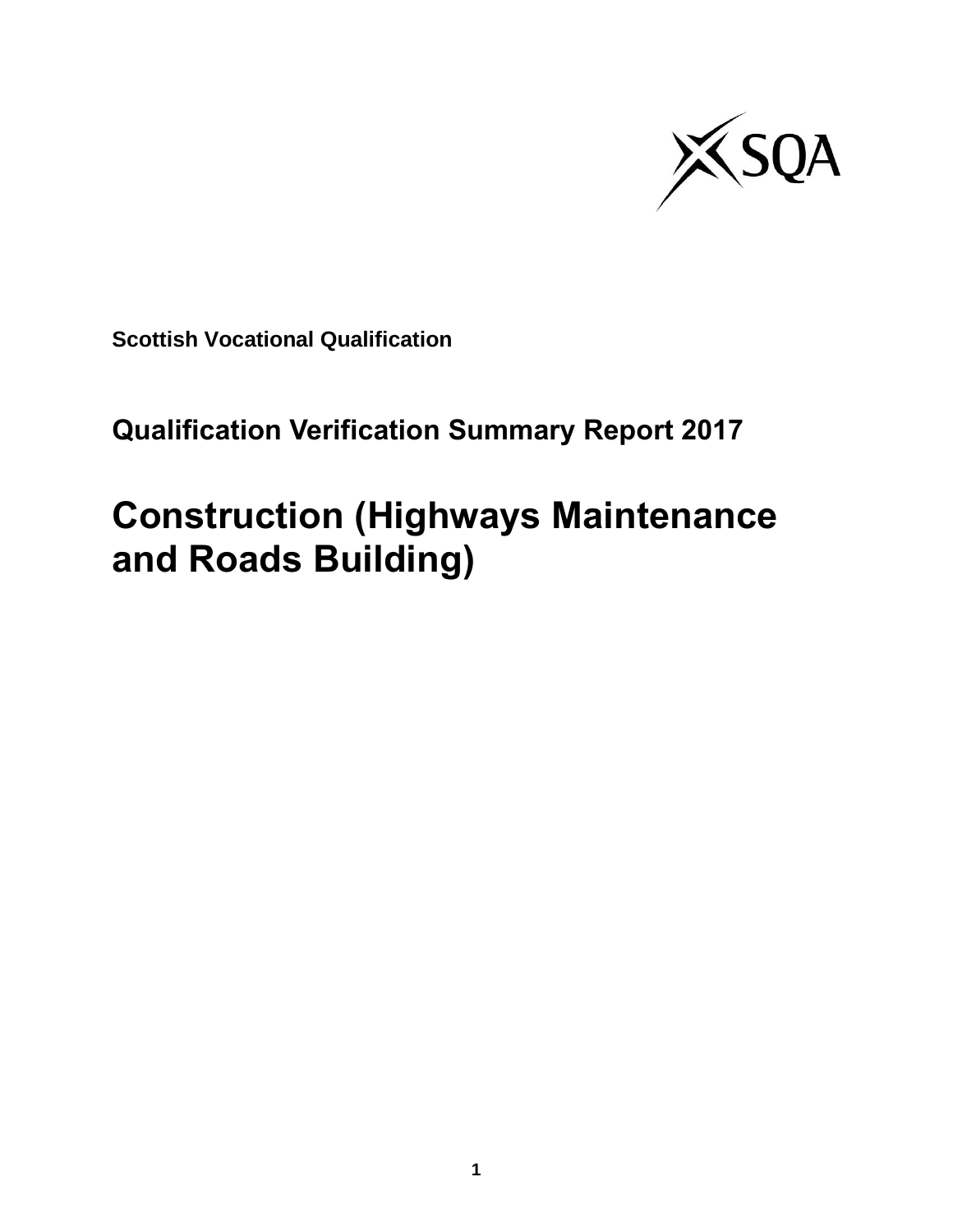## **Introduction**

The Highway Maintenance and Roadbuilding awards are mainly undertaken by people working for or in local authority (councils) roads departments. The awards have a wide range of routes suitable for most individuals or people looking to upskill and enhance qualifications that they may already hold. Most of the awards include practical activities and people undertaking them must be physically able to meet the criteria in the various group awards in the following:

SVQ Construction Operations Civil Engineering Services: Highway Maintenance GF1R 22

SVQ Construction Operations Civil Engineering Services: Roadbuilding GF1R 22

Various group awards were successfully verified at almost all centres.

## **Category 2: Resources**

#### **Criterion 2.1: Assessors and internal verifiers must be competent to assess and internally verify, in line with the requirements of the qualification.**

Almost all centre staff had the relevant qualifications and industry experience to deliver these awards, and had undertaken various activities/courses, and recorded the information to meet the requirements of CPD. Assessors/internal verifiers at almost all centres hold the required qualification to deliver the awards, and were found to be working to the latest assessment strategies sent to the centres by SQA.

### **Criterion 2.4: There must be evidence of initial and ongoing reviews of assessment environments; equipment; and reference, learning and assessment materials.**

Portfolios developed by the centres meet the awards standards and SQAs requirements. Assessors complete a risk assessment/visual inspection prior to any practical assessment taken place as the evidence is generated on live sites. Equipment required is detailed in the assessment standards and assessors check that equipment is fit for purpose and meets the assessment criteria. Equipment is normally provided by the candidate's employer. Learning materials and codes of practice are provided by the centres and checked to make sure they are current and up to date. Reviews are carried out prior to and during assessments and are recorded in the portfolios.

Almost all centres complied with this criterion and full reviews are carried out at centre standardisation meetings.

## **Category 3: Candidate support**

### **Criterion 3.2: Candidates' development needs and prior achievements (where appropriate) must be matched against the requirements of the award.**

All candidates are given an induction by centres, during which a discussion is held checking candidates' previous experience and to see if they hold any certificates that maybe relevant to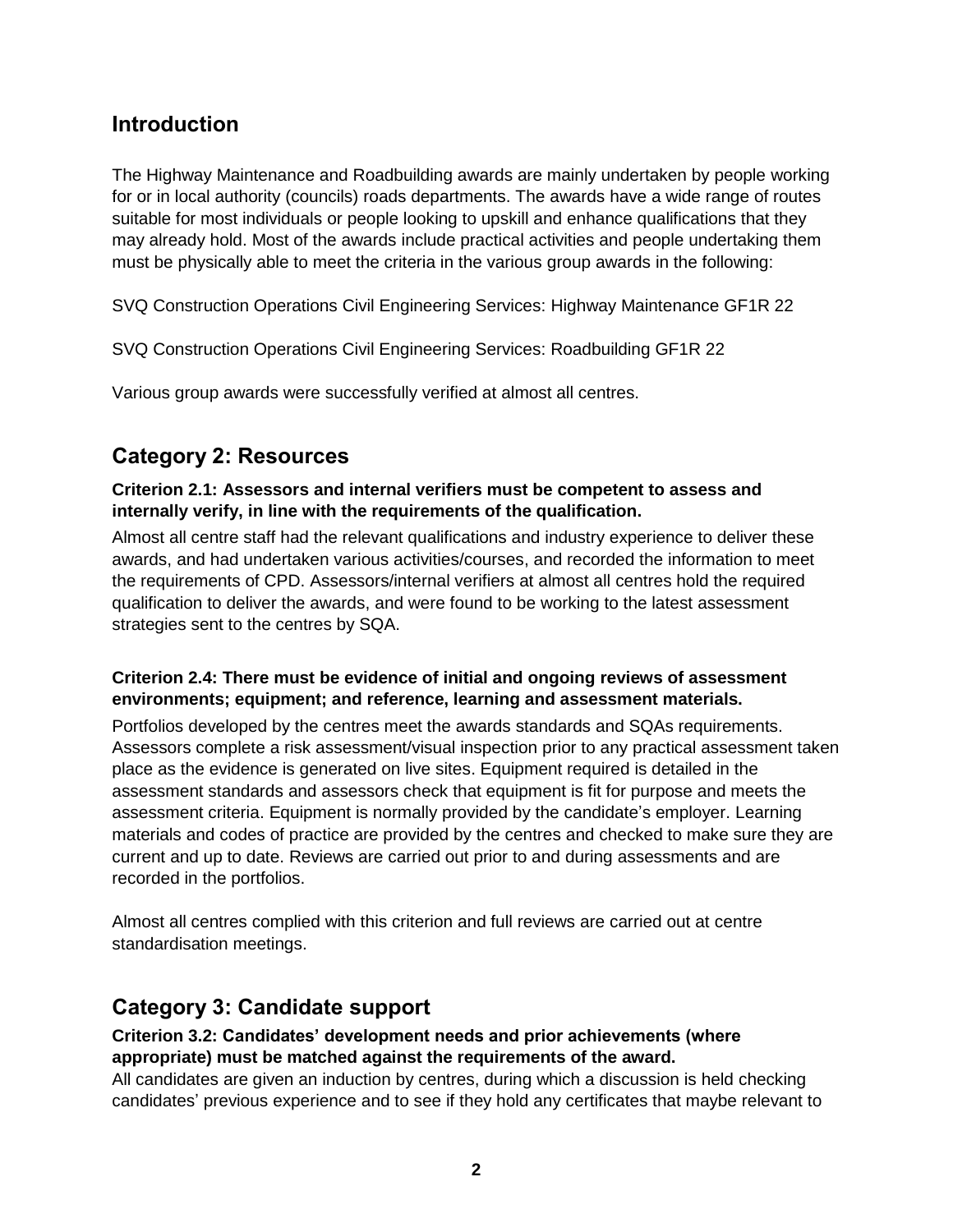the awards. Any relevant certificates are copied and recorded in the candidate assessment plan. All candidates are assessed by a competent qualified assessor against the standards and criteria for the awards.

Almost all centres complied with SQAs requirements, and assessment plans were agreed with the candidate and updated when required.

### **Criterion 3.3: Candidates must have scheduled contact with their assessor to review their progress and to revise their assessment plans accordingly.**

During the induction, candidates are issued with the centre's induction pack which contains the centre information and assessor's/centre's contact details. During the induction, a visit plan is agreed and a date for a first visit. The candidate's supervisor is contacted about the visit and to confirm that the candidate will be undertaking the activity, and that it meets the standards and criteria for the awards. Constructive feedback is given on completion of each unit and if the candidate failed any section, an action is put in place and recorded in the portfolio.

All centres complied with this criterion and they meet SQAs requirement for the awards.

## **Category 4: Internal assessment and verification**

## **Criterion 4.2: Internal assessment and verification procedures must be implemented to ensure standardisation of assessment.**

Almost all centres' policies and procedures are that if there are new awards or assessors, the centre would carry out 100% internal verification and support the new assessor until the centre completed reviews of the assessments paperwork. If no areas of concern are identified, they would consider reducing to an acceptable level for internal verification and assessor support. Internal verification was found to be acceptable in almost all centres, but should not just be end loaded. This information was taken from most of the centre policies for internal verification and assessment procedures.

## **Criterion 4.3: Assessment instruments and methods and their selection and use must be valid, reliable, practicable, equitable and fair.**

Assessment portfolios developed by the centres have complied with the awards and all meet the standards and SQA requirements. Checklists are used to confirm that the above listed points are being met. Centre portfolios meet the criteria in this section and their internal verification system and process also confirms that they are valid, reliable, practicable, equitable, and fair, and that evidence was seen in the internal verification reports.

All the centres meet this criterion.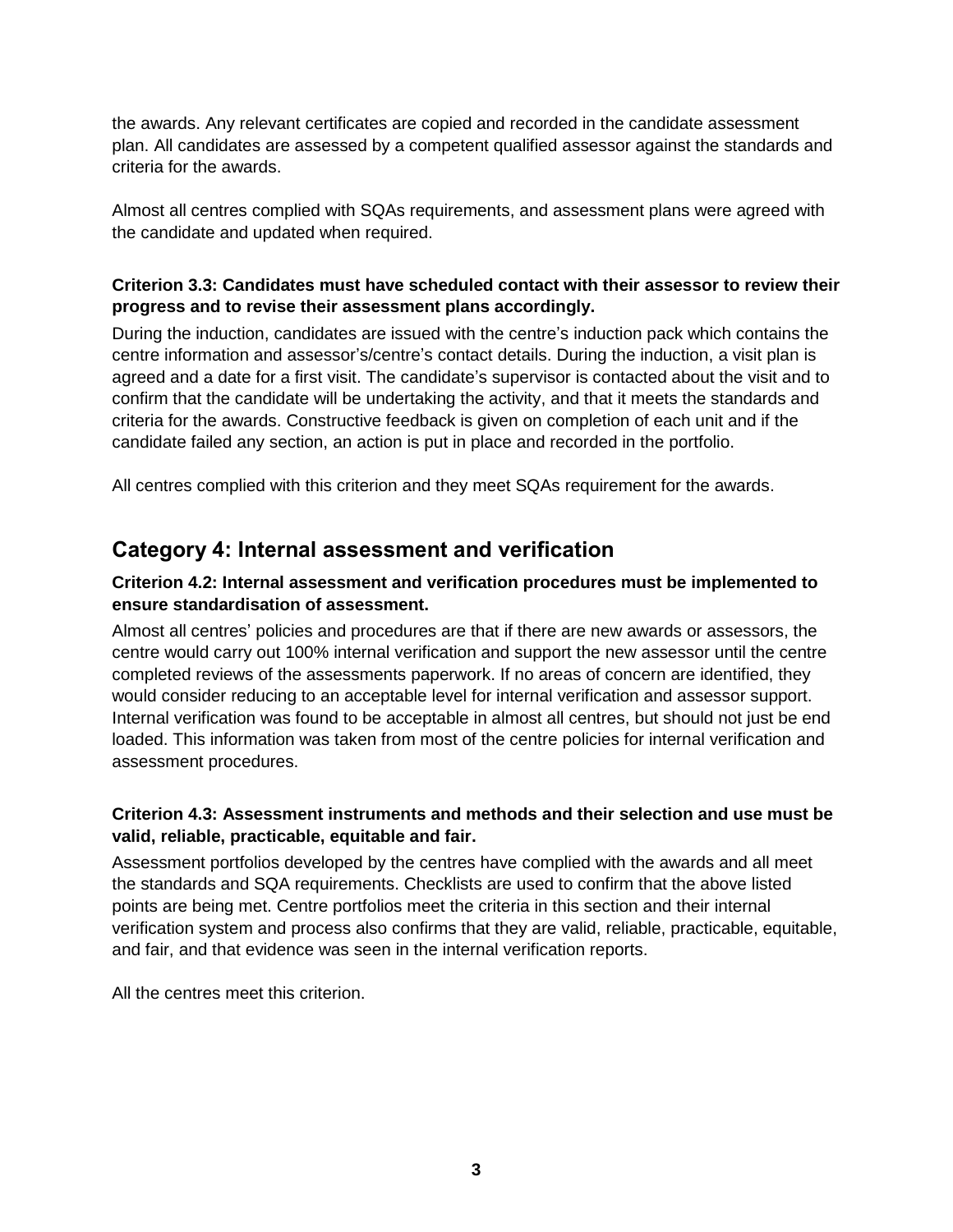## **Criterion 4.4: Assessment evidence must be the candidate's own work, generated under SQA's required conditions.**

Centre covers their malpractice/plagiarism policy with all candidates during the induction and registration process. Candidates sign a declaration that they fully understand the centre's policies and that evidence provided is their own work. Checks are also carried out during the centre internal verification.

Almost all centres complied with this criterion and the few non-compliant centres addressed the issues quickly.

### **Criterion 4.6: Evidence of candidates' work must be accurately and consistently judged by assessors against SQA's requirements.**

The portfolios all receive some sort of internal verifier and assessment judgement check, and are discussed at almost all centres at their next available meeting. Feedback on internal verification is given to assessors and if they cannot attend the meeting, they are emailed and a read receipt requested. Internal verification ensures that accurate and consistent judgments have been made by all assessors. This criterion is also part of the standardisation meeting agendas, and SQA's requirements for the awards was met by almost all centres.

#### **Criterion 4.7: Candidate evidence must be retained in line with SQA requirements.**

Centres are aware of the retention of evidence requirements of SQA and it is document in their policies. Almost all centres kept the evidence longer than required by SQA — usually from one external verification visit to the next — which is normally an annual visit. All evidence is securely stored at all the centres.

### **Criterion 4.9: Feedback from qualification verifiers must be disseminated to staff and used to inform assessment practice.**

Once the report from the external verification visit is received, it is discussed with the staff involved in the delivery at the next meeting. Staff who are unable to attend will be notified by email and a read receipt request to confirm that they have read the email. Actions or sanctions are dealt with immediately by the centres, and SQA is informed when actions have been completed. This was taken from most of the centres policies.

## **Areas of good practice reported by qualification verifiers**

The following good practice was reported during session 2016–17:

None to report.